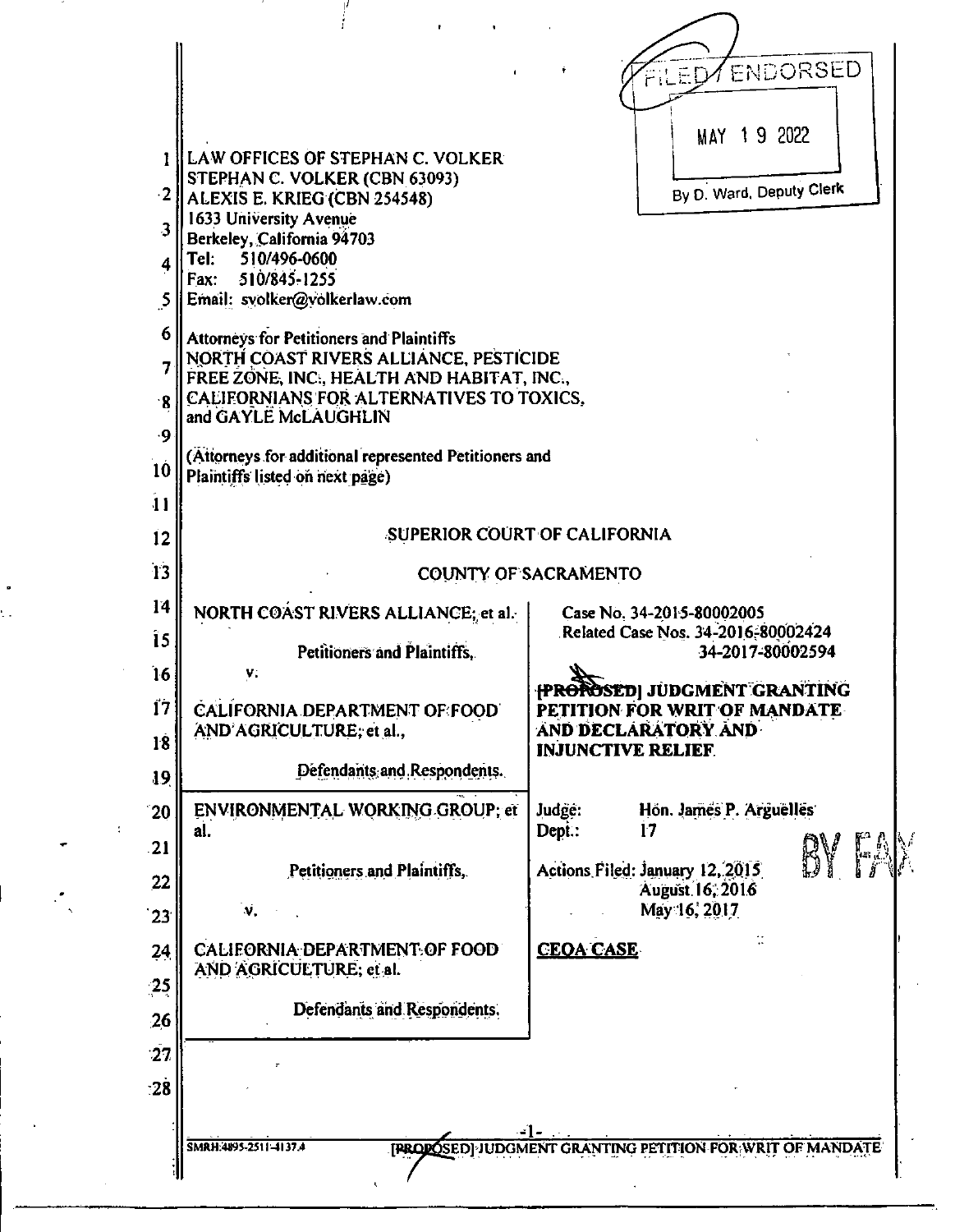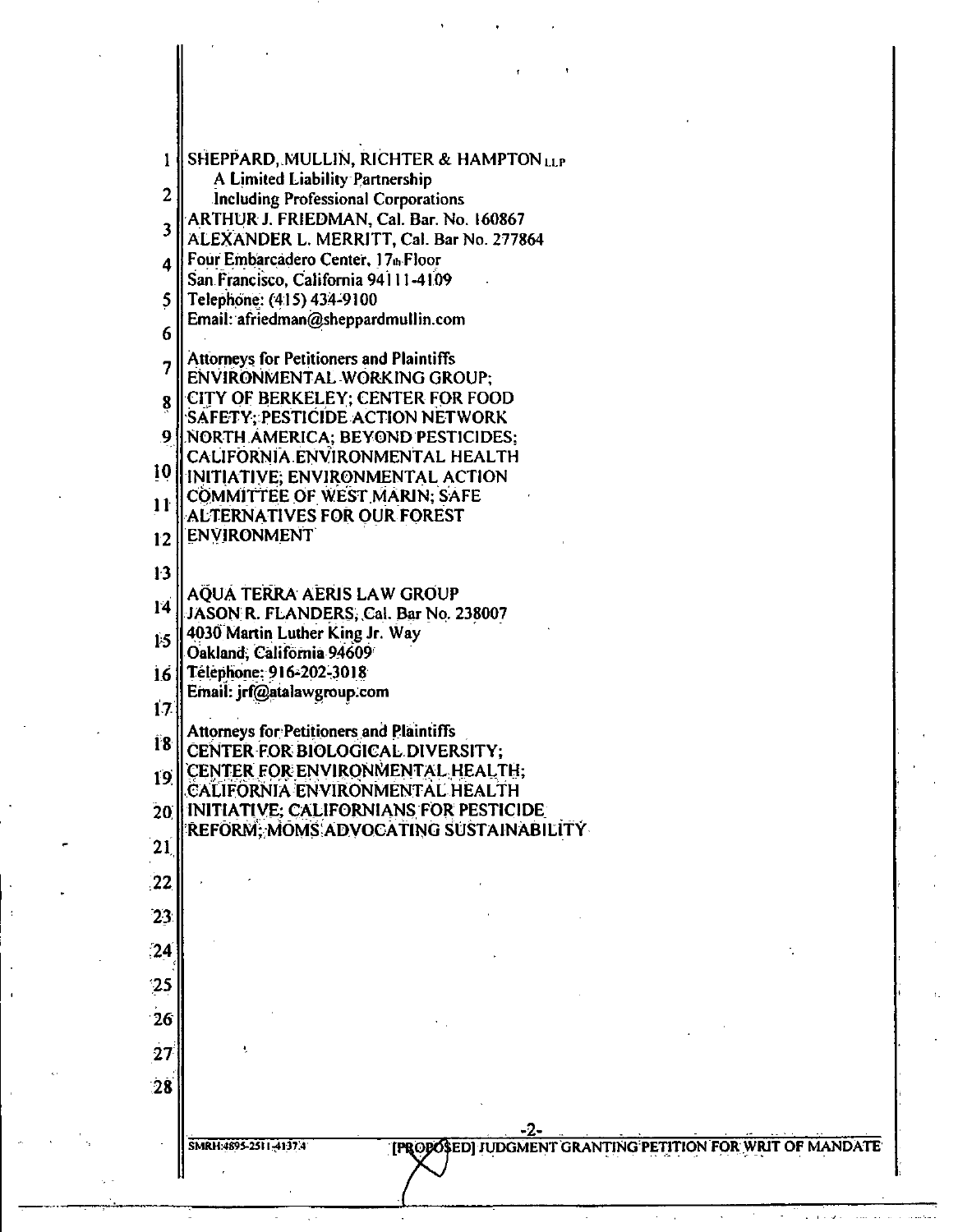| ı                     | Consistent with the Court of Appeal's Ruling filed on October 15, 2021 in these                                   |
|-----------------------|-------------------------------------------------------------------------------------------------------------------|
| $\overline{2}$        | consolidated matters ("Ruling on Appeal"), which is attached as $\overline{\text{Exhibit A}}$ and incorporated by |
| $\mathbf 3$           | reference, the Court enters Judgment as follows:                                                                  |
| $\ddot{\phantom{1}}$  | IT IS ORDERED, ADJUDGED AND DECREED that:                                                                         |
| 5                     | Judgment is hereby ENTERED in favor of Petitioners and Plaintiffs North Coast<br>$\bf{D}$                         |
| $\boldsymbol{\delta}$ | Rivers Alliance, et al. ("NCRA Petitioners") and Petitioners and Plaintiffs Environmental                         |
| 7                     | Working Group, et al. ("EWG Petitioners") granting in part and denying in part the respective                     |
| 8                     | consolidated petitions for peremptory writs of mandate and complaints for declaratory and                         |
| 9                     | injunctive relief against Respondents and Defendants California Department of Food and                            |
| 10 <sup>1</sup>       | Agriculture, et al. (collectively "Respondents").                                                                 |
| 11                    | The accompanying Peremptory Writ of Mandate SHALL ISSUE under the seal of<br>2)                                   |
| 12                    | the Court, commanding Respondents to:                                                                             |
| 13                    | SET ASIDE their approval of the Statewide Plant Pest Prevention and<br>(a)                                        |
| 14                    | Management Program ("Program"); and                                                                               |
| 15                    | SET ASIDE their certification of the Program Environmental Impact Report<br>(b)                                   |
| 16.                   | ("PEIR") for the Program.                                                                                         |
| 17                    | Respondents SHALL FILE an initial return in this Court within sixty (60) days of<br>$3)^\circ$                    |
| 18                    | receiving personal service of the Peremptory Writ of Mandate, specifying what steps they have                     |
| $\bf{19}$             | taken to comply with the Writ.                                                                                    |
| $\dot{20}$            | An Injunction is hereby further GRANTED, suspending further chemical activities<br>4)                             |
| 21                    | undertaken by the Department to control or eradicate pests under the Program except as                            |
| 22 <sub>1</sub>       | authorized under CEQA independently of the PEIR, unless and until Respondents correct the                         |
| 23                    | violations of CEQA identified in the Court of Appeal's Ruling on Appeal.                                          |
| $\overline{24}$       | The Court RETAINS jurisdiction over these consolidated proceedings to ensure<br>5)                                |
| $\ddot{2}5$           | compliance with the Peremptory Writ of Mandate until it has determined that Respondents have                      |
| 26                    | complied with the Writ, and to ensure compliance with the Injunction.                                             |
| 27                    | Parties shall bear their own costs on appeal.<br>6)                                                               |
| 28                    |                                                                                                                   |
|                       | <b>[PROKOSED] JUDGMENT GRANTING PETITION FOR WRIT OF MANDATE</b><br>SMRH: 4895-2511-4137.4                        |

 $\overline{a}$ 

 $\mathcal{L}^{\pm}$ 

k,

 $\frac{1}{2}$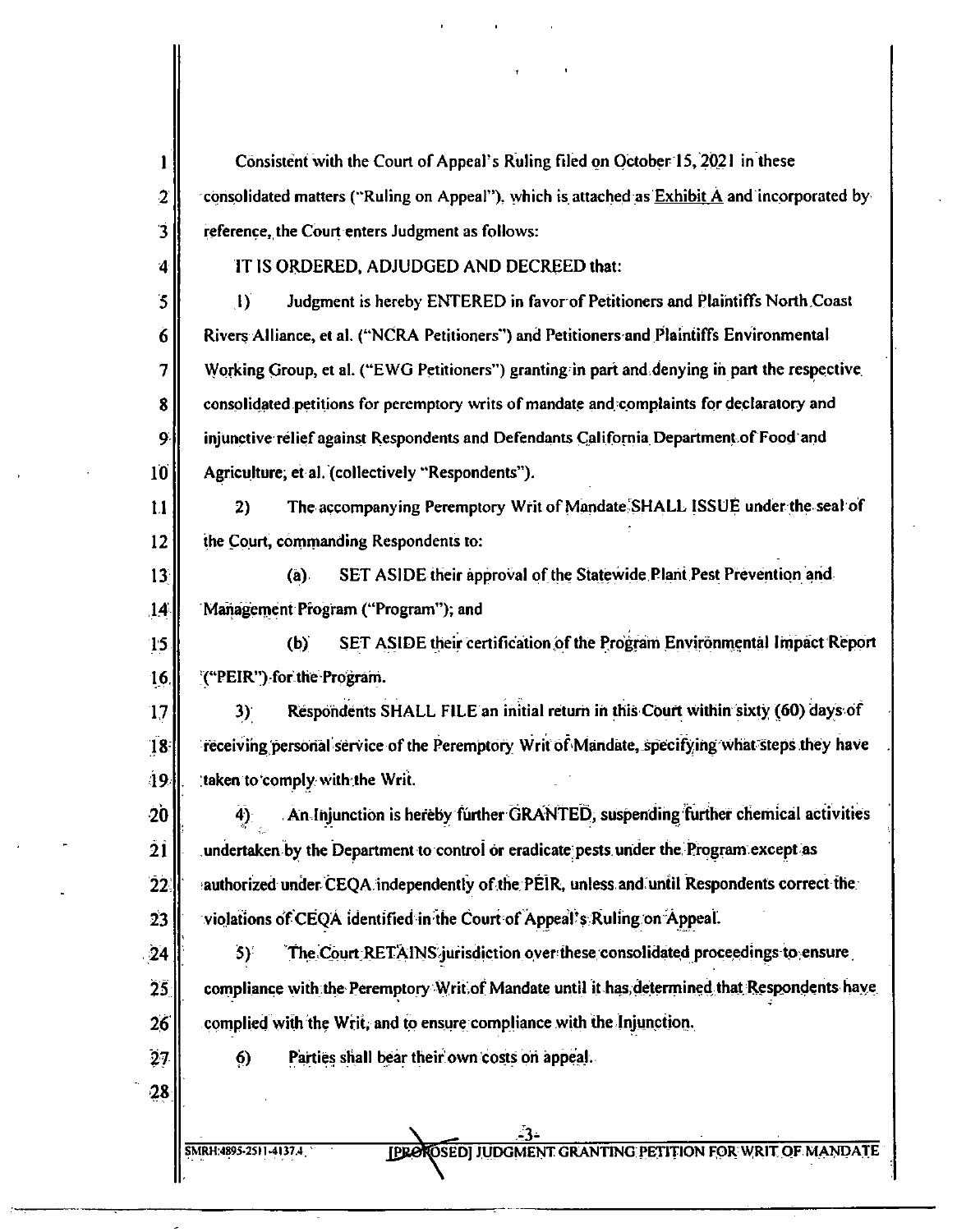DATED:  $M_{M_{1}}$ , 2022 1 2 3 **ES P. ARGUELLES**  4 **THE SUPERIOR COURT** 5 **Approved as to form:**  6 7 **Dated: May 17,2022**  8 9 10 11 **By**  12 **ARTHUR J; FRIEDMAN SHEPPARD, MULLIN, RICHTER & HAMPTON LLP**  13 **Attorney for Petitioners and Plaintiffs**  ENVIRONMENTAL WORKING GROUP, et al. 14 15 **Dated: May 17, 2022**  16 17 IS 19 **By JASON FLANDERS**  20 **AQUA TERRA AERIS.LAW GROUP Attorney for Petitioners and Plaintiffs** 21 **CENTER FOR BIOLOGICAL DIVERSITY, et al.** 22 23  $-24$  $25<sup>°</sup>$ 26. 27 28 **SMRH:4895-2SIL=1137.4 EDDERGSED] JUDGMENT GRANTING PETITION FOR WRIT OF MANDATE:**  $\hat{\pmb{\lambda}}$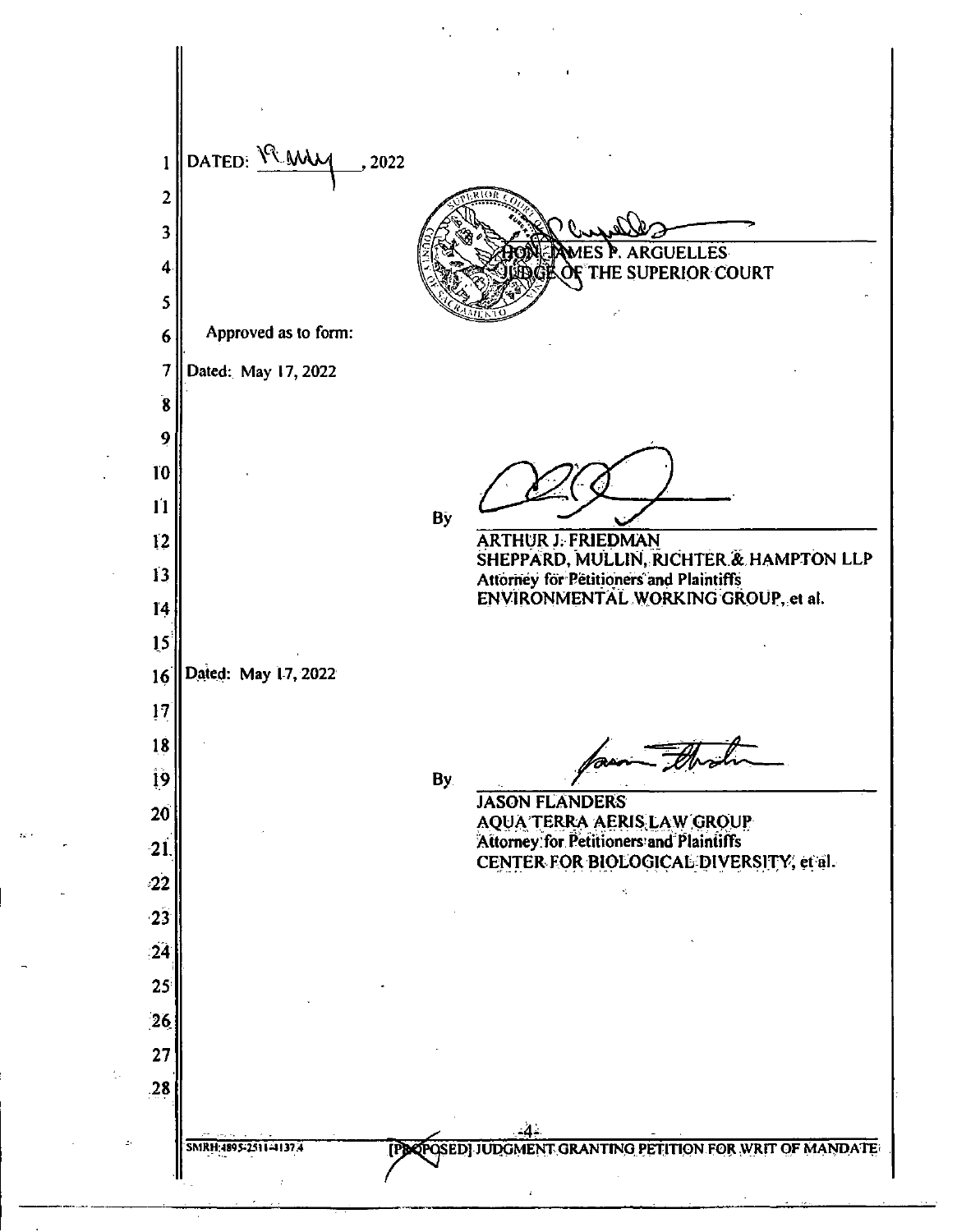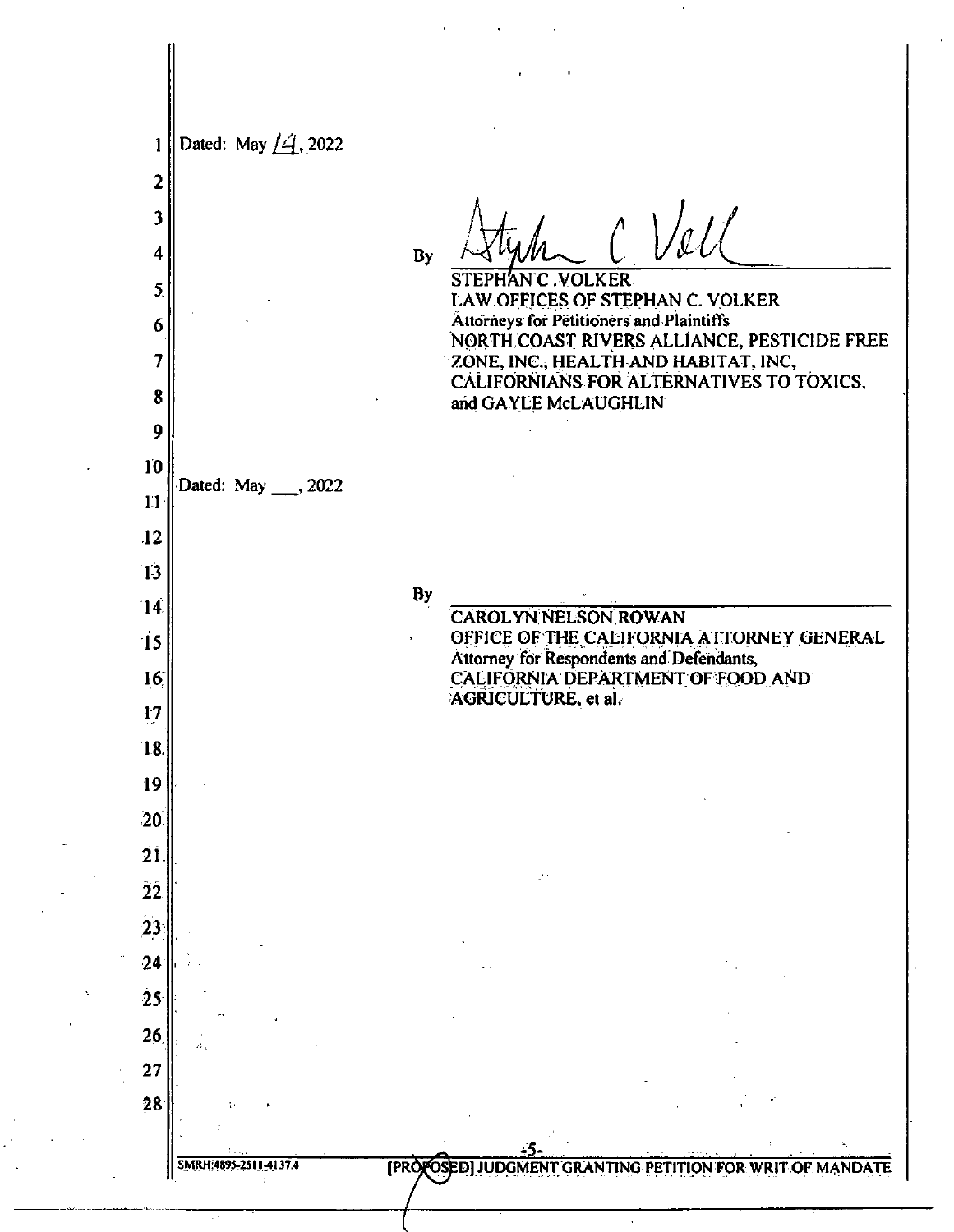